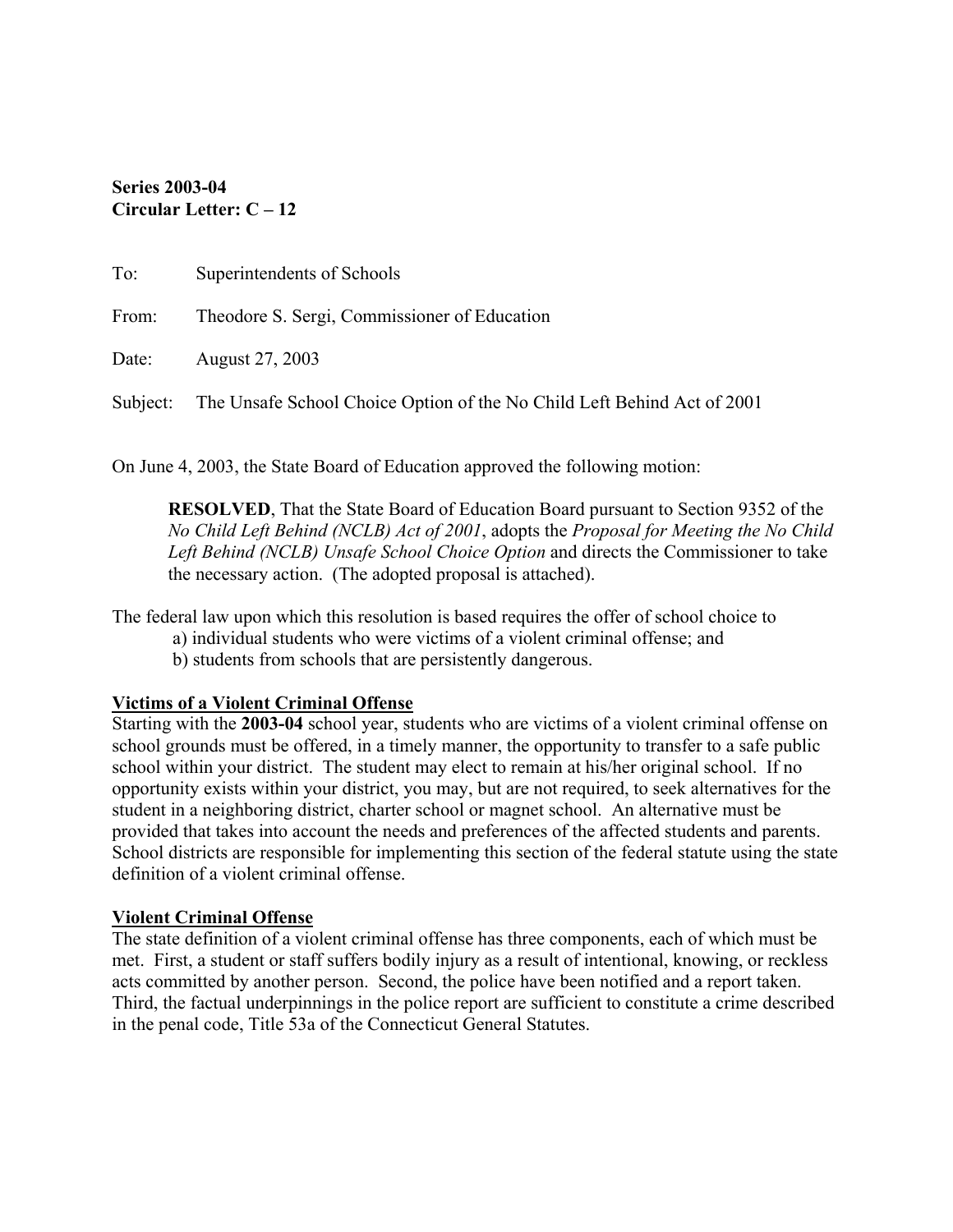### **Persistently Dangerous Schools**

Applying the Board adopted criteria, using the suspension/evaluation data (ED-166) collected for the 1999-00, 2000-01 and 2001-02 school years, there are no Connecticut public schools that are "persistently dangerous" for the 2003-04 school year. In addition, there were no schools in "notification" or "warning" status. The analysis will be conducted annually each August and will always include the most current three years of suspension/evaluation data.

### **Data Collection**

Since the data collected to perform the Unsafe School Choice Option relies upon the data your district provides through the ED-166, Disciplinary Offense Record Data Collection, your assistance in ensuring the accurate and complete reporting of data is critical and greatly appreciated.

### **Assistance**

There are several people on staff to assist you with the various components of the law. If you have questions about the unsafe school choice option of NCLB, contact Abigail L. Hughes at (860) 713-6800 or via email at abigail.hughes@po.state.ct.us. If you have questions about the ED166, contact Adrian Wood at (860) 713-6892 or via email at adrian.wood@po.state.ct.us. To clarify what specifically constitutes a violent criminal act, contact your Board attorney or Laura Anastasio at (860) 713-6520 or via email at laura.anastasio@po.state.ct.us.

O:\Division Office\EA1\C-LETTERS\Series 03-04\C- Unsafe School Choice Option 8-27-03.doc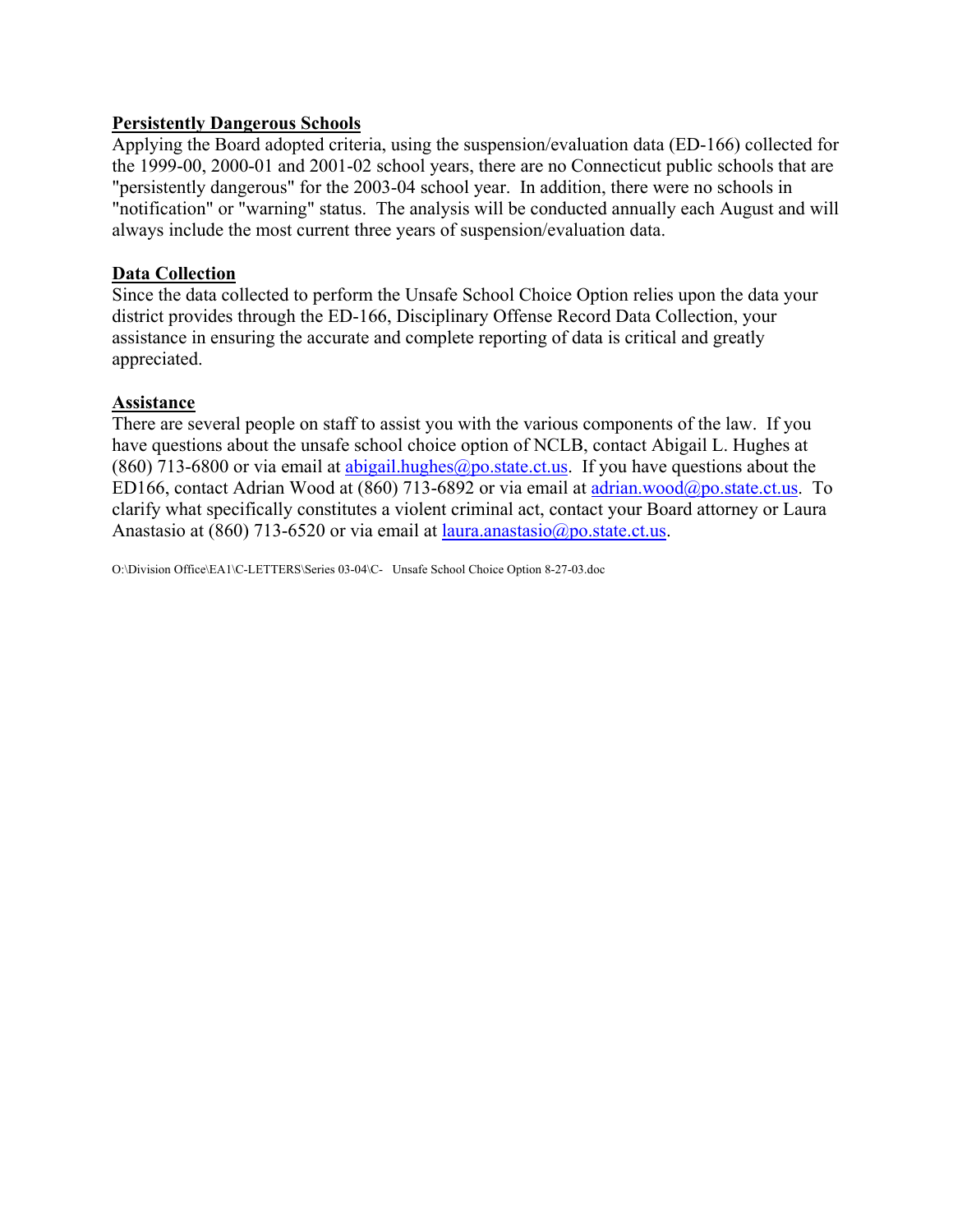### **CONNECTICUT STATE BOARD OF EDUCATION Hartford**

### **TO BE PROPOSED: June 4, 2003**

**RESOLVED**, That the State Board of Education, pursuant to Section 9532 of the *No Child Left Behind (NCLB) Act of 2001*, adopts the *Proposal for Meeting the No Child Left Behind (NCLB) Unsafe School Choice Option* and directs the Commissioner to take the necessary action.

Approved by a vote of this fourth day of June, Two Thousand Three.

Signed:

Theodore S. Sergi, Commissioner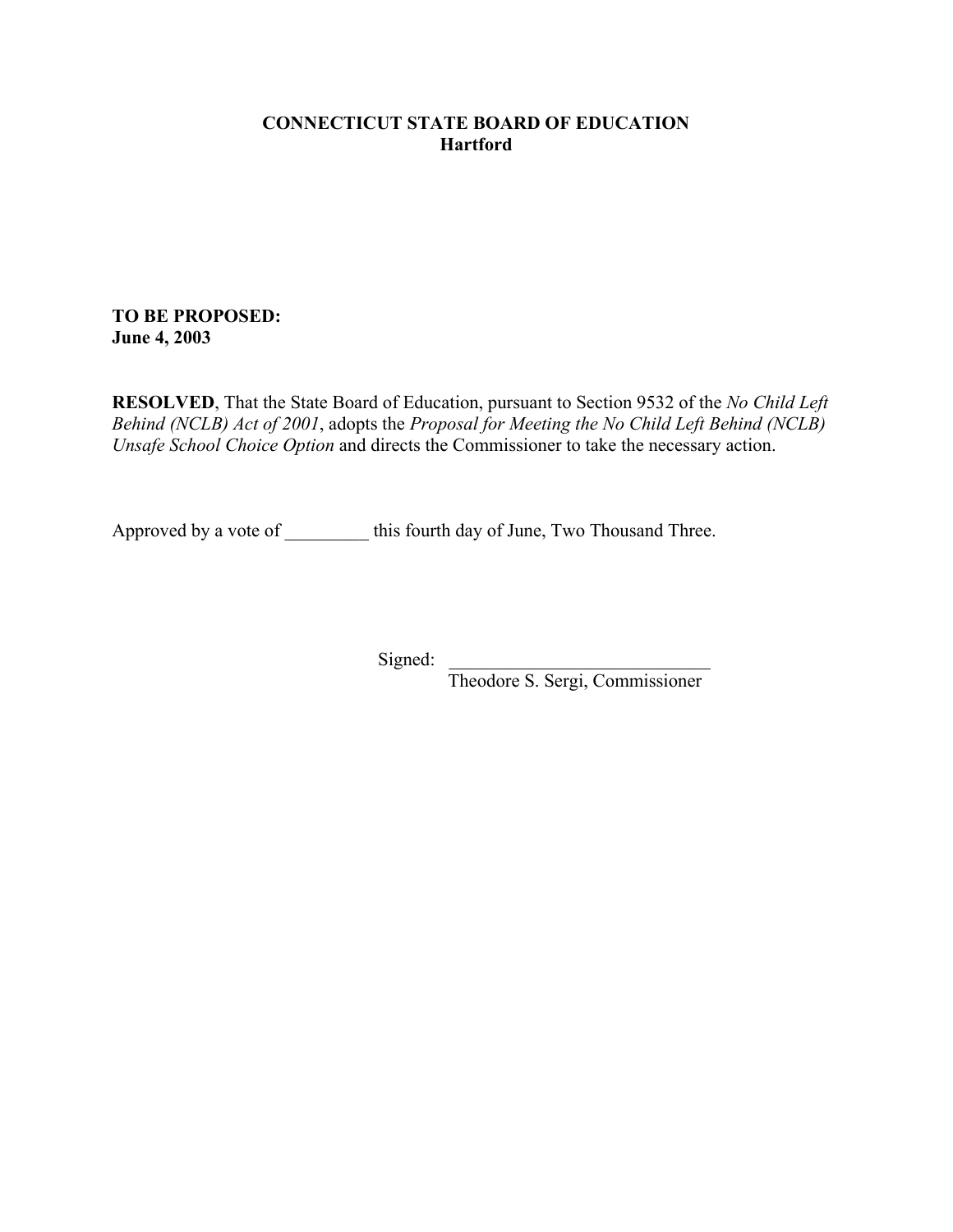## **CONNECTICUT STATE BOARD OF EDUCATION Hartford**

TO: State Board of Education

- FROM: Theodore S. Sergi Commissioner of Education
- SUBJECT: Persistently Dangerous Schools

As part of the *No Child Left Behind (NCLB) Act of 2001*, each state is required to define a "persistently dangerous school" and a "violent criminal offense."

If a school is identified as "persistently dangerous," students in that school must be allowed to attend a safe public school within the district. If a student is a victim of a "violent criminal offense" while on the grounds of the public school he/she attends, that student must be allowed to attend a safe public school within the district.

Attached please find the *Proposal for Meeting the NCLB, Unsafe School Choice Option,* to be adopted at the June 4, 2003, meeting.

Prepared by:

Abigail L. Hughes Associate Commissioner Division of Evaluation and Research

June 4, 2003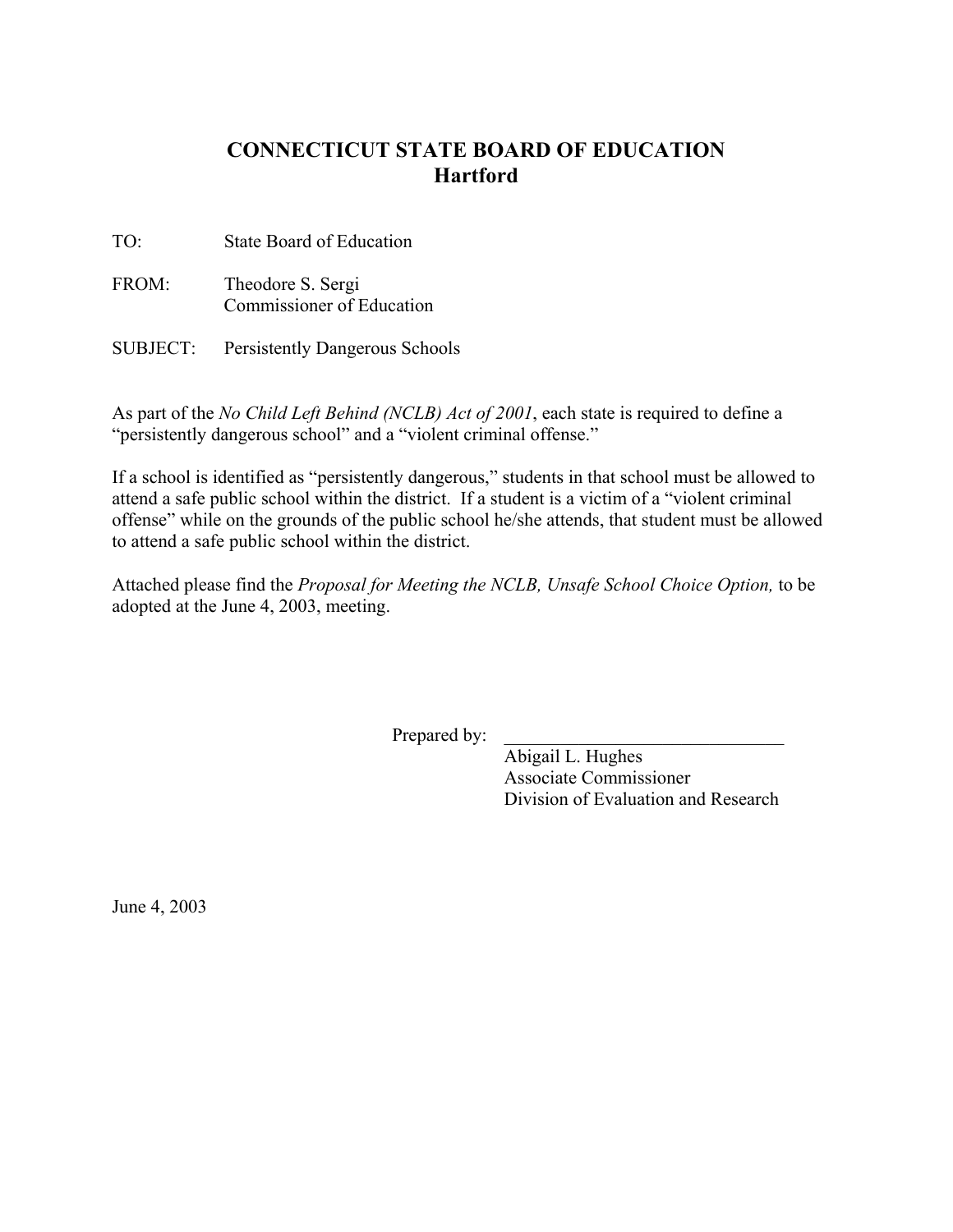# **Proposal for Meeting the NCLB, Unsafe School Choice Option**

The No Child Left Behind Act of 2001 in Section 9532, Unsafe School Choice Option, requires that, *Each State receiving funds under this Act shall establish and implement a statewide policy requiring that a student attending a "persistently dangerous" public elementary school or secondary school, as determined by the state in consultation with a representative sample of local education agencies, or who becomes a victim of a violent criminal offense, as determined by State law, while in or on the grounds of a public elementary school or secondary school that the student attends, be allowed to attend a safe public elementary or secondary school within the local education agency, including a public charter school.* There are two components of the act that are left for the states to define: what constitutes a violent criminal offense against an individual and what is a "persistently dangerous" public school. This paper presents Connecticut's proposal for identifying a "persistently dangerous" school and defining a violent criminal offense.

Connecticut has, for the last few years, been dealing with the issues of school violence, harassment and bullying and promoting character education, and responsible behavior. Driven by a Governor's report on preventing school violence, school districts and statewide organizations have been working on improving school climate through a variety of programs, such as local discussion groups, State Department of Education's training in school climate, and 2002 State legislation on anti-bullying. All of this sets a context for the implementation of the new NCLB requirement.

The Department proposes the following model for identifying "persistently dangerous schools" in Connecticut:

Schools that meet the conditions in two of the following three categories of offenses, in each of three consecutive years, would be declared "persistently dangerous":

- 1. Two or more gun-free schools violations (possession of a firearm or explosive device that resulted in expulsion from school); or
- 2. One "Other Weapon" incident resulting in expulsion per 200 students with a minimum of three such incidents; or
- 3. One violent criminal offense<sup>1</sup> resulting in expulsion per 200 students with a minimum of three such incidents.

#### **Notification**

Schools that meet two out of the three conditions above, for one year, will be officially notified. Within one month of identification and notification, the superintendent and principal must formulate a written plan which includes the specific types of programs, professional development, procedures and/or equipment that will be implemented to create a positive school climate. The plan must be approved by the local board of education, submitted to the Commissioner of Education, and implemented no more than 90 days following notification.

#### **Warning Status**

Schools that meet two out of the three conditions above, for two consecutive years, will be put on warning status. A revised plan and progress report must be completed based on the implementation of their plan, approved by the local board of education and approved by the Commissioner of Education.

#### **Persistently Dangerous Status**

Schools that meet two out of the three conditions above, for three consecutive years, will be identified as "persistently dangerous". Prior to the next school year, the district must inform parents and offer them the opportunity to transfer their child(ren) to another public school within the district, which is not "persistently

Violent Criminal Offense:

A student or staff suffers bodily injury as a result of intentional, knowing, or reckless acts committed by another person; and

the police have been notified and a police report has been taken describing the incident; and

the factual underpinnings contained in the police report are sufficient to constitute a crime described in the penal code, Title 53a of the Connecticut General Statutes.